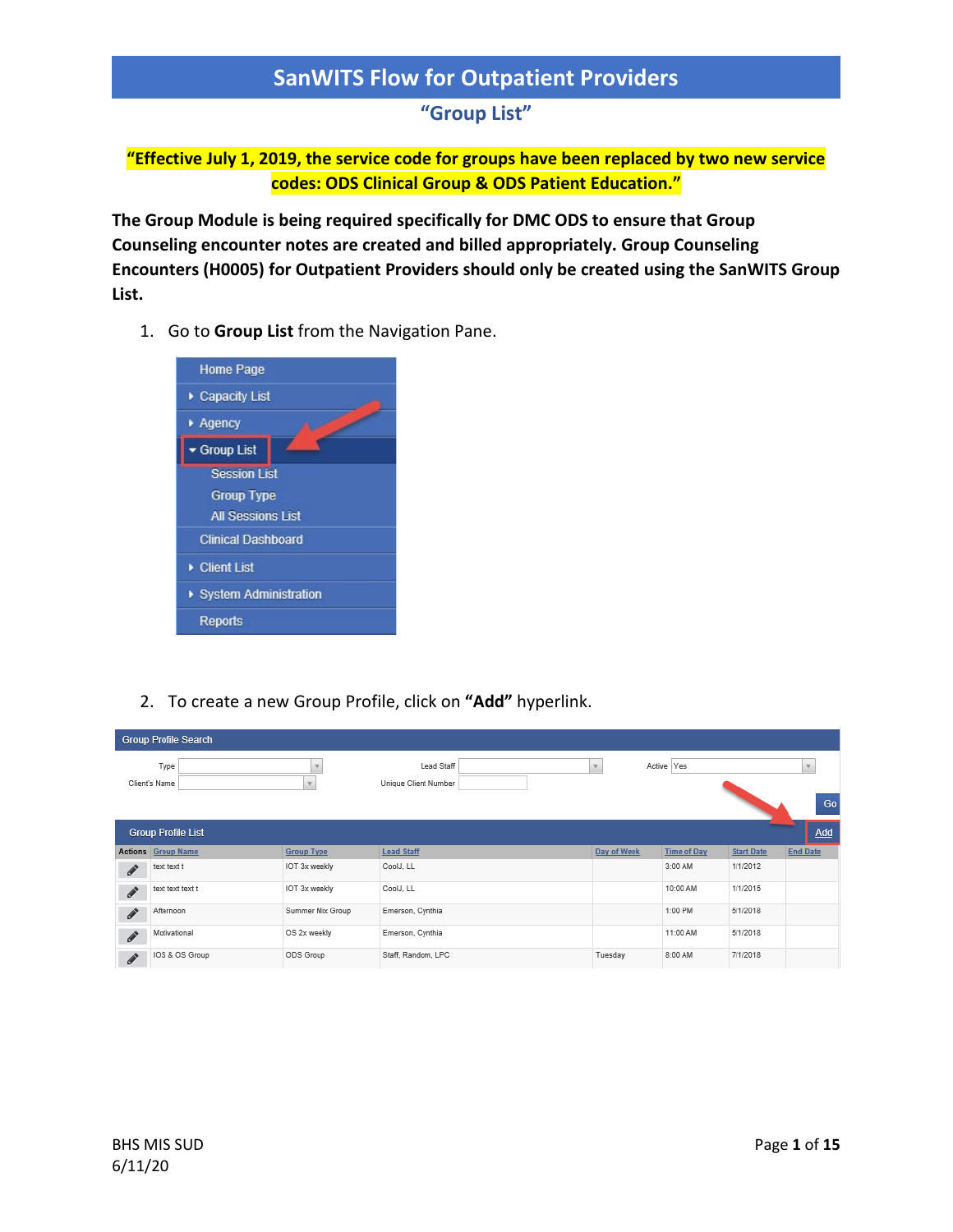### **"Group List"**

3. **A Group Profile should be created as needed for different types of groups.** In the Group Profile screen, please complete all the required fields for the group profile. **Note**: The "Lead Staff" and "Time of Day" fields are required for the profile; however, these fields should be edited to the appropriate lead staff and start time on each group session as needed. After completing this information please click "Save".

| <b>Group Profile</b>                                                                         |                              |                               |                           |                      |      |                          |
|----------------------------------------------------------------------------------------------|------------------------------|-------------------------------|---------------------------|----------------------|------|--------------------------|
| Group Name                                                                                   | Sample Group                 | Start Date                    | ₩<br>1/1/20               | End Date             | ₩    |                          |
| Group Type                                                                                   | ODS Group                    | Day of Week                   | $\boldsymbol{\mathrm{v}}$ | Time of Day 11:00 AM |      |                          |
| Lead Staff                                                                                   | Staff, RenderingTest, RADT,L | Room Location                 |                           |                      |      |                          |
| Facility                                                                                     | Main Facility                |                               |                           |                      |      |                          |
| Co-Lead Staff<br>Adam, Kenneth<br>Admin Staff, Fake<br>Alcazar, Shirley<br>Altarejos, Isabel |                              | ٠<br>$\wedge$<br>$\checkmark$ | Selected Co-Lead Staff    |                      |      | $\wedge$<br>$\checkmark$ |
| Motivational Group<br>Description                                                            |                              |                               |                           |                      |      |                          |
|                                                                                              |                              |                               |                           | Cancel               | Save | Finish                   |

4. After saving the Group Profile, click on the hyperlink **"Edit Roster."**

| $-$ Administrative Actions $-$ |                 |         |                   |                                  |                                  |               |                                        |  |
|--------------------------------|-----------------|---------|-------------------|----------------------------------|----------------------------------|---------------|----------------------------------------|--|
| <b>Create Group Session</b>    |                 |         |                   |                                  |                                  |               |                                        |  |
|                                |                 |         |                   |                                  |                                  |               |                                        |  |
| Roster                         |                 |         |                   |                                  |                                  |               | Show All Clients<br><b>Edit Roster</b> |  |
| <b>Client Name</b>             | Unique Client # | Program | <b>Client Due</b> | # of Approved<br><b>Sessions</b> | # of Sessions<br><b>Attended</b> | <b>Status</b> | <b>Status Effective</b><br><b>Date</b> |  |
|                                |                 |         |                   |                                  |                                  |               |                                        |  |

5. From the Roster screen, click on "Add Member" hyperlink. **All DMC Billable Groups should have a minimum of 2 active members and a maximum of 12 active members.** 

| Roster |                            |                       |         |                                 |                                  |               |                                        |
|--------|----------------------------|-----------------------|---------|---------------------------------|----------------------------------|---------------|----------------------------------------|
|        | <b>Actions Client Name</b> | <b>Unique Client#</b> | Program | # of Approved<br><b>Session</b> | # of Sessions<br><b>Attended</b> | <b>Status</b> | <b>Status Effective</b><br><b>Date</b> |
|        |                            |                       |         |                                 |                                  |               |                                        |
|        |                            |                       |         |                                 |                                  |               |                                        |
|        |                            |                       |         |                                 |                                  |               |                                        |
|        |                            |                       |         |                                 |                                  |               |                                        |
|        |                            |                       |         |                                 |                                  |               | <b>Add Member</b>                      |
|        | Client Name                |                       |         | Program                         |                                  |               |                                        |
|        | # of Sessions Approved     |                       |         | Status                          |                                  |               |                                        |
|        | # of Sessions Attended     |                       |         | Status Effective Date           |                                  |               |                                        |
|        | Client Due                 |                       |         | Reason                          |                                  |               |                                        |
|        | Unique Client Number       |                       |         |                                 |                                  |               |                                        |
|        |                            |                       |         |                                 |                                  |               | Finish                                 |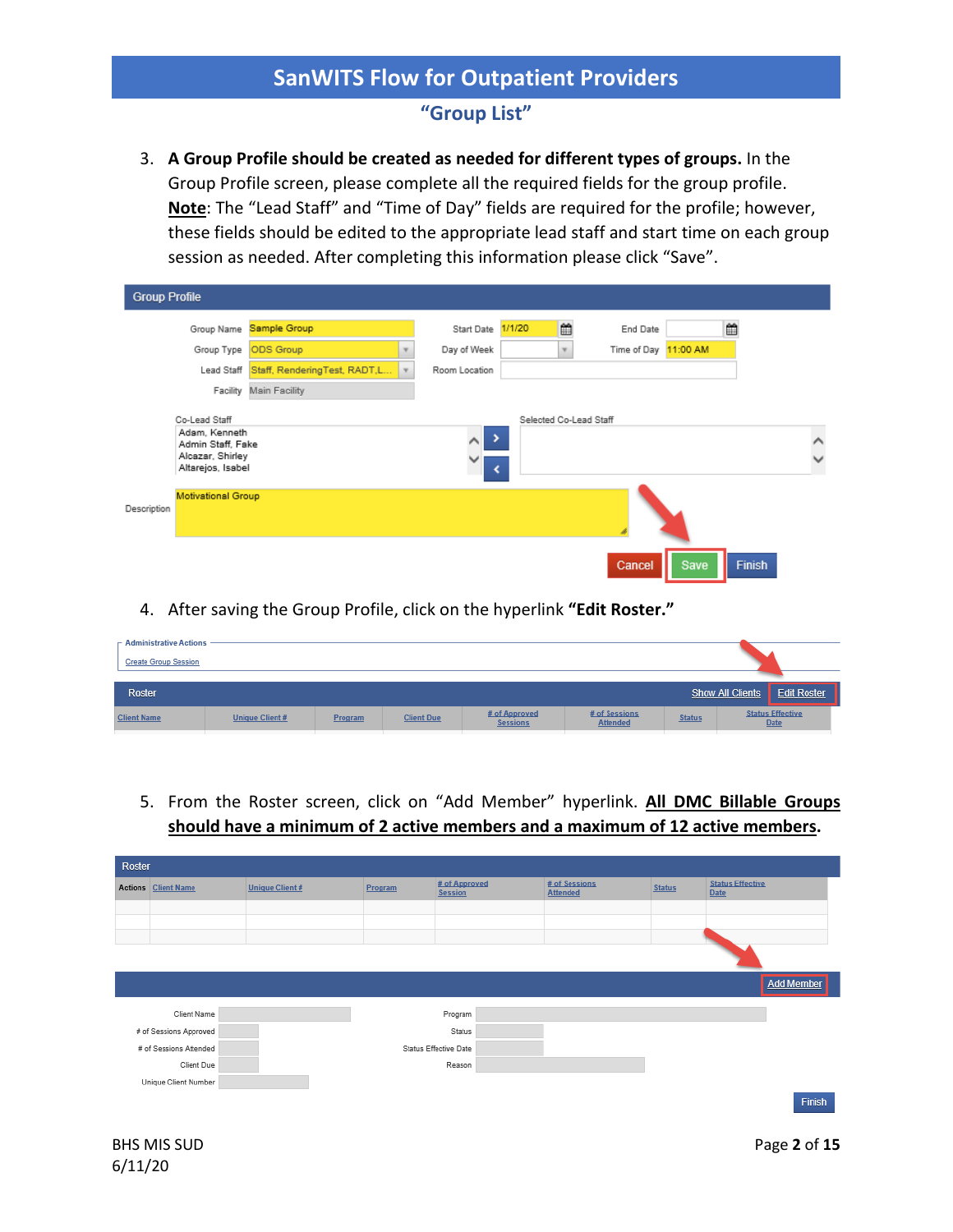**"Group List"**

6. From the roster screen, type in the name of the client on the "Client Name" field.

| Roster                        |                                     |          |         |                                 |                          |                                  |               |                                        |  |  |  |
|-------------------------------|-------------------------------------|----------|---------|---------------------------------|--------------------------|----------------------------------|---------------|----------------------------------------|--|--|--|
| <b>Client Name</b><br>Actions | <b>Unique Client#</b>               |          | Program | # of Approved<br><b>Session</b> |                          | # of Sessions<br><b>Attended</b> | <b>Status</b> | <b>Status Effective</b><br><b>Date</b> |  |  |  |
|                               |                                     |          |         |                                 |                          |                                  |               |                                        |  |  |  |
|                               |                                     |          |         |                                 |                          |                                  |               |                                        |  |  |  |
|                               |                                     |          |         |                                 |                          |                                  |               |                                        |  |  |  |
|                               |                                     |          |         |                                 |                          |                                  |               |                                        |  |  |  |
|                               |                                     |          |         |                                 |                          |                                  |               | <b>Add Member</b>                      |  |  |  |
|                               |                                     |          |         |                                 |                          |                                  |               |                                        |  |  |  |
| Client Name                   |                                     |          |         | Program                         |                          |                                  |               | $\mathbf{v}$                           |  |  |  |
| # of Sessions Approved        |                                     |          |         | Status                          | $\overline{\phantom{a}}$ |                                  |               |                                        |  |  |  |
| # of Sessions Attended        |                                     |          |         | <b>Status Effective Date</b>    | ₩                        |                                  |               |                                        |  |  |  |
| Client Due                    | 0ptum, 19118 E (2/20/1985)          | $\wedge$ |         | Reason                          |                          |                                  |               |                                        |  |  |  |
| Unique Client Number          | 0ptum, 19126 E (5/21/1997)          |          |         |                                 |                          |                                  |               |                                        |  |  |  |
|                               | Optum, Treatment Plan<br>(4/4/2000) |          |         |                                 |                          |                                  |               | Finish<br>Save<br>Cancel               |  |  |  |
|                               | 0ptum, UAT Trainer (7/1/1970)       |          |         |                                 |                          |                                  |               |                                        |  |  |  |
|                               | Assessment, DDN Test                |          |         |                                 |                          |                                  |               |                                        |  |  |  |

- 7. After selecting your client's name, please select the correct Program Enrollment for your client.
	- Client must have an active program enrollment. Please select "Active" for the Status field, then enter the Status Effective Date (the date the client joined the group.
	- Status Date cannot be prior to Program Enrollment Date. After completing all the required fields, click Save.
	- **You'll need to repeat this step for each of the clients you need to add to the roster.**

| Roster |                            |                       |                |                                 |                                  |               |                                        |  |  |  |  |  |
|--------|----------------------------|-----------------------|----------------|---------------------------------|----------------------------------|---------------|----------------------------------------|--|--|--|--|--|
|        | <b>Actions Client Name</b> | <b>Unique Client#</b> | <b>Program</b> | # of Approved<br><b>Session</b> | # of Sessions<br><b>Attended</b> | <b>Status</b> | <b>Status Effective</b><br><b>Date</b> |  |  |  |  |  |
|        |                            |                       |                |                                 |                                  |               |                                        |  |  |  |  |  |
|        |                            |                       |                |                                 |                                  |               |                                        |  |  |  |  |  |
|        |                            |                       |                |                                 |                                  |               |                                        |  |  |  |  |  |

|                                 |                                      |    |                               |                                                   | <b>Add Member</b>               |
|---------------------------------|--------------------------------------|----|-------------------------------|---------------------------------------------------|---------------------------------|
|                                 | Client Name DMC-2, ROBERT (2/2/1990) | I. |                               | Program DMC Billing Test Facility/OS : 3/1/2018 - |                                 |
| # of Sessions Approved          |                                      |    | Status Active                 |                                                   |                                 |
| # of Sessions Attended          |                                      |    | Status Effective Date 3/15/18 | m                                                 |                                 |
| Client Due                      |                                      |    | Reason                        |                                                   |                                 |
| Unique Client Number DR01020290 |                                      |    |                               |                                                   |                                 |
|                                 |                                      |    |                               |                                                   | <b>Finish</b><br>Cancel<br>Save |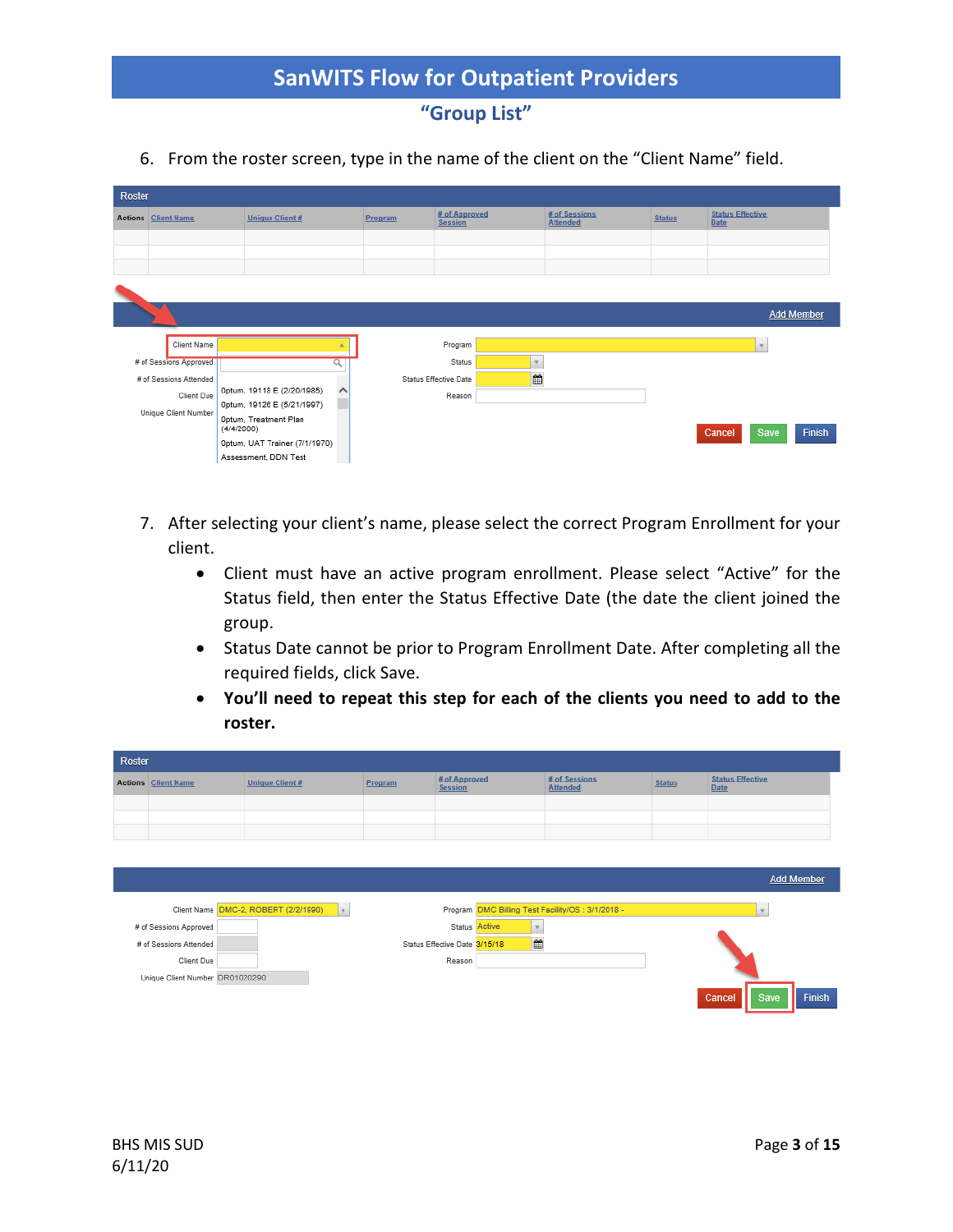# **"Group List"**

8. After adding all your clients to the Roster, click Finish.

| Roster                                                                                                                                                                                                                                                                                                                                                                                                                   |                            |                        |                                         |                                 |  |                                 |                                  |               |                                 |
|--------------------------------------------------------------------------------------------------------------------------------------------------------------------------------------------------------------------------------------------------------------------------------------------------------------------------------------------------------------------------------------------------------------------------|----------------------------|------------------------|-----------------------------------------|---------------------------------|--|---------------------------------|----------------------------------|---------------|---------------------------------|
|                                                                                                                                                                                                                                                                                                                                                                                                                          | <b>Actions Client Name</b> | <b>Unique Client #</b> |                                         | Program                         |  | # of Approved<br><b>Session</b> | # of Sessions<br><b>Attended</b> | <b>Status</b> | <b>Status Effective</b><br>Date |
| $\begin{picture}(20,20) \put(0,0){\dashbox{0.5}(20,0){ }} \thicklines \put(0,0){\dashbox{0.5}(20,0){ }} \thicklines \put(0,0){\dashbox{0.5}(20,0){ }} \thicklines \put(0,0){\dashbox{0.5}(20,0){ }} \thicklines \put(0,0){\dashbox{0.5}(20,0){ }} \thicklines \put(0,0){\dashbox{0.5}(20,0){ }} \thicklines \put(0,0){\dashbox{0.5}(20,0){ }} \thicklines \put(0,0){\dashbox{0.5}(20,0){ }} \thicklines \put(0,0){\dash$ | DMC-2, ROBERT              | DR01020290             |                                         | DMC Billing Tes/OS: 3/1/2018 -  |  |                                 | $\Omega$                         | Active        | 3/15/2018                       |
| $\label{eq:1} \pmb{\mathscr{F}}$                                                                                                                                                                                                                                                                                                                                                                                         | DMC-3, MATTHEW             | DM01030389             | DMC Billing Tes/ODS 3.3 RES: 4/1/2018 - |                                 |  |                                 | $\Omega$                         | Active        | 4/5/2018                        |
| $\boldsymbol{\mathcal{J}}$                                                                                                                                                                                                                                                                                                                                                                                               | Strawberry, One            | SO02010186             |                                         | DMC Billing Tes/IOS: 6/1/2018 - |  |                                 | $\theta$                         | Active        | 6/1/2018                        |
|                                                                                                                                                                                                                                                                                                                                                                                                                          |                            |                        |                                         |                                 |  |                                 |                                  |               |                                 |
|                                                                                                                                                                                                                                                                                                                                                                                                                          |                            |                        |                                         |                                 |  |                                 |                                  |               | <b>Add Member</b>               |
|                                                                                                                                                                                                                                                                                                                                                                                                                          |                            |                        |                                         |                                 |  |                                 |                                  |               |                                 |
|                                                                                                                                                                                                                                                                                                                                                                                                                          | Client Name                |                        |                                         | Program                         |  |                                 |                                  |               |                                 |
|                                                                                                                                                                                                                                                                                                                                                                                                                          | # of Sessions Approved     |                        |                                         | Status                          |  |                                 |                                  |               |                                 |
|                                                                                                                                                                                                                                                                                                                                                                                                                          | # of Sessions Attended     |                        |                                         | Status Effective Date           |  |                                 |                                  |               |                                 |
|                                                                                                                                                                                                                                                                                                                                                                                                                          | Client Due                 |                        |                                         | Reason                          |  |                                 |                                  |               |                                 |
|                                                                                                                                                                                                                                                                                                                                                                                                                          | Unique Client Number       |                        |                                         |                                 |  |                                 |                                  |               |                                 |
|                                                                                                                                                                                                                                                                                                                                                                                                                          |                            |                        |                                         |                                 |  |                                 |                                  |               | Finish                          |

9. Each time this Group meets, from the Group Profile screen, click on **"Create Group Session"** hyperlink.

| <b>Group Profile</b>                  |                              |                                 |                                         |          |                        |                   |                                  |        |                                  |                         |                                        |
|---------------------------------------|------------------------------|---------------------------------|-----------------------------------------|----------|------------------------|-------------------|----------------------------------|--------|----------------------------------|-------------------------|----------------------------------------|
| Group Name                            | Sample Group                 |                                 | Start Date                              | 1/1/2020 | ₩                      | End Date          |                                  | 曲      |                                  |                         |                                        |
| Group Type                            | ODS Group                    |                                 | Day of Week                             |          | $\mathbf{v}$           | Time of Day       | 11:00 AM                         |        |                                  |                         |                                        |
| Lead Staff                            | Staff, RenderingTest, RADT,L |                                 | Room Location                           |          |                        |                   |                                  |        |                                  |                         |                                        |
| Facility                              | Main Facility                |                                 |                                         |          |                        |                   |                                  |        |                                  |                         |                                        |
| Co-Lead Staff                         |                              |                                 |                                         |          | Selected Co-Lead Staff |                   |                                  |        |                                  |                         |                                        |
| Adam, Kenneth<br>Admin Staff, Fake    |                              |                                 | ⇒<br>$\wedge$                           |          |                        |                   |                                  |        | Λ                                |                         |                                        |
| Alcazar, Shirley<br>Altarejos, Isabel |                              |                                 | ◡                                       |          |                        |                   |                                  |        | ◡                                |                         |                                        |
|                                       |                              |                                 | ≺                                       |          |                        |                   |                                  |        |                                  |                         |                                        |
| Motivational Group<br>Description     |                              |                                 |                                         |          |                        |                   |                                  |        |                                  |                         |                                        |
|                                       |                              |                                 |                                         |          |                        |                   |                                  |        |                                  |                         |                                        |
|                                       |                              |                                 |                                         |          |                        |                   |                                  |        |                                  |                         |                                        |
|                                       |                              |                                 |                                         |          |                        | Cancel            | Save                             | Finish |                                  |                         |                                        |
|                                       |                              |                                 |                                         |          |                        |                   |                                  |        |                                  |                         |                                        |
| <b>Administrative Actions</b>         |                              |                                 |                                         |          |                        |                   |                                  |        |                                  |                         |                                        |
| <b>Create Group Session</b>           |                              |                                 |                                         |          |                        |                   |                                  |        |                                  |                         |                                        |
| Roster                                |                              |                                 |                                         |          |                        |                   |                                  |        |                                  | <b>Show All Clients</b> | <b>Edit Roster</b>                     |
|                                       |                              |                                 |                                         |          |                        |                   |                                  |        |                                  |                         |                                        |
| <b>Client Name</b>                    | <b>Unique Client#</b>        |                                 | Program                                 |          |                        | <b>Client Due</b> | # of Approved<br><b>Sessions</b> |        | # of Sessions<br><b>Attended</b> | <b>Status</b>           | <b>Status Effective</b><br><b>Date</b> |
| DMC-2, ROBERT                         | DR01020290                   | DMC Billing Tes/OS: 3/1/2018 -  |                                         |          |                        |                   |                                  |        |                                  | 0 Active                | 3/15/2018                              |
| DMC-3, MATTHEW                        | DM01030389                   |                                 | DMC Billing Tes/ODS 3.3 RES: 4/1/2018 - |          |                        |                   |                                  |        |                                  | 0 Active                | 4/5/2018                               |
| Strawberry, One                       | SO02010186                   | DMC Billing Tes/IOS: 6/1/2018 - |                                         |          |                        |                   |                                  |        |                                  | 0 Active                | 6/1/2018                               |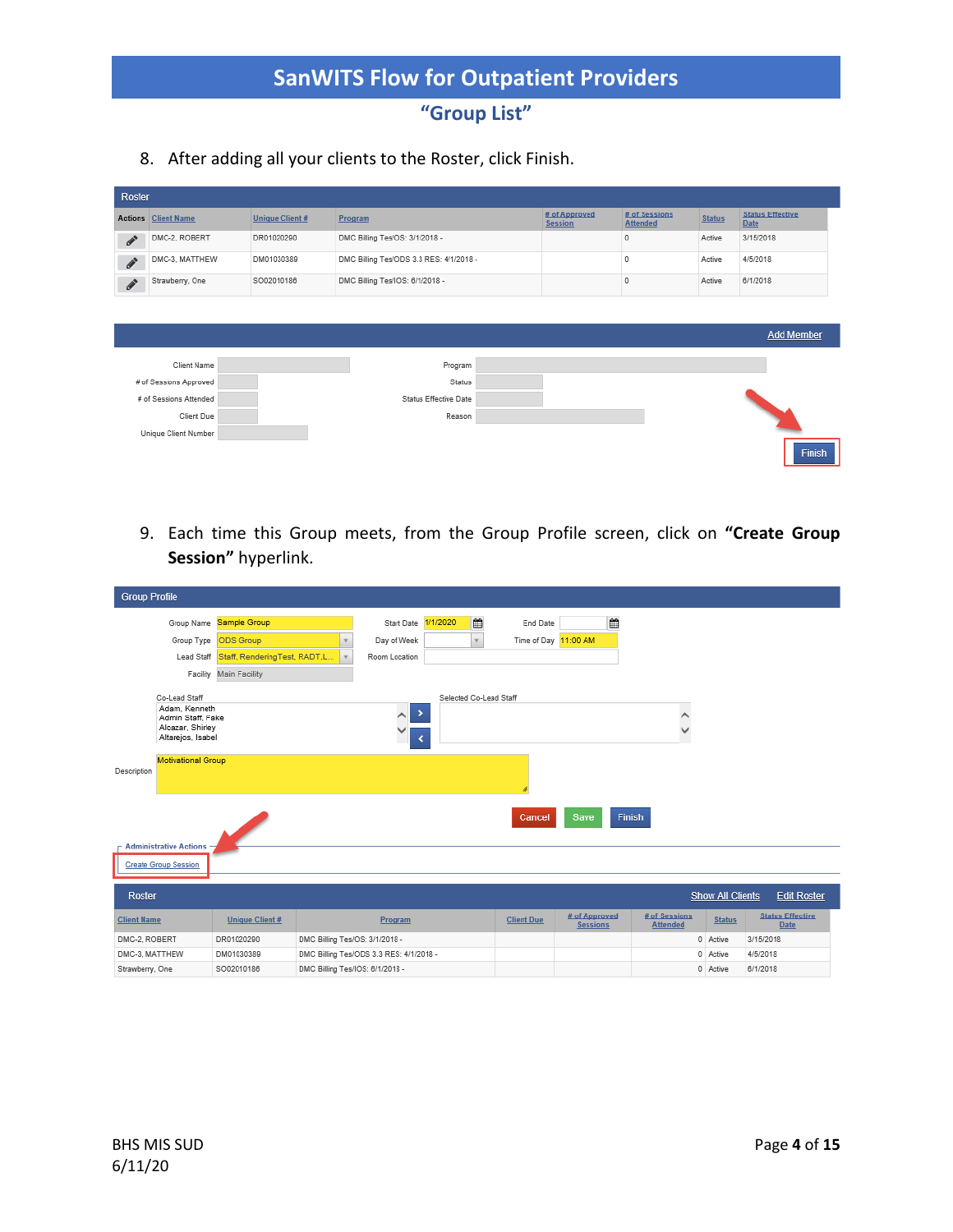#### **"Group List"**

#### **"Effective July 1, 2019, the Service name on the Group Session Notes have changed"**

- 10. In the **Group Session Notes** screen, please complete all the required fields.
	- If you have at least one DMC client, Note Type should be "DMC Billable." If you selected DMC Billable for Note type, please enter *YES* in the Billable field.
	- *If the entire Group is County Billable, Note Type should be "*County Billable*." If you selected County Billable for the Note Type, please enter YES for the Billable field.*
	- Effective July 1, 2019 the Start Time and End Time are required.
	- **Calculate ODS should always be YES.**
	- If there was Travel Time, please add it to the Group Session Notes screen.
	- The "Lead Staff" should be the person who provided the group session.
	- For services provided prior to July 1, 2019 please select **\*\*ODS Group-valid through 6/30/19 DO NOT USE AFTER JUNE 30 2019** for the Service field for Outpatient Services (OS) clients and Intensive Outpatient Services (IOS) clients. Please see example **A**.
	- For clinical group services provided after June 30, 2019, please select **\*ODS Clinical Group-valid beginning 7/1/19** for the Service field for **Outpatient Services (OS)** clients and/or **Intensive Outpatient Services (IOS)** clients. *Clinical Groups can be mixed OS and IOS clients.* Please see example **B**.
	- For patient education group services provided after June 30, 2019, please select **\*ODS Patient Education Group-valid beginning 7/1/19.** *Patient Education Groups can be mixed OS and IOS clients.* Please see example **C**. As a reminder Patient Education is defined as *"providing research-based education on addiction, treatment, recovery and associated health risks".*
		- *Patient Education groups cannot be mixed with Clinical Groups as they are not the same service*
	- For Recovery Services group services please select **\*Recovery Service Group** for the Service field. **NOTE: Recovery Services clients should have their own group.** Recovery Services clients cannot be mixed with Outpatient Services (OS) clients or Intensive Outpatient Services (IOS) clients. Please see example **D.**
	- # of Service Units/Session field will be pre-populated once you select the Service. You need to enter the total Session Duration time in minutes once you select the Service.
	- Enter the GROUP TYPE in the "Note" Box as this is a required field needed to create Encounters.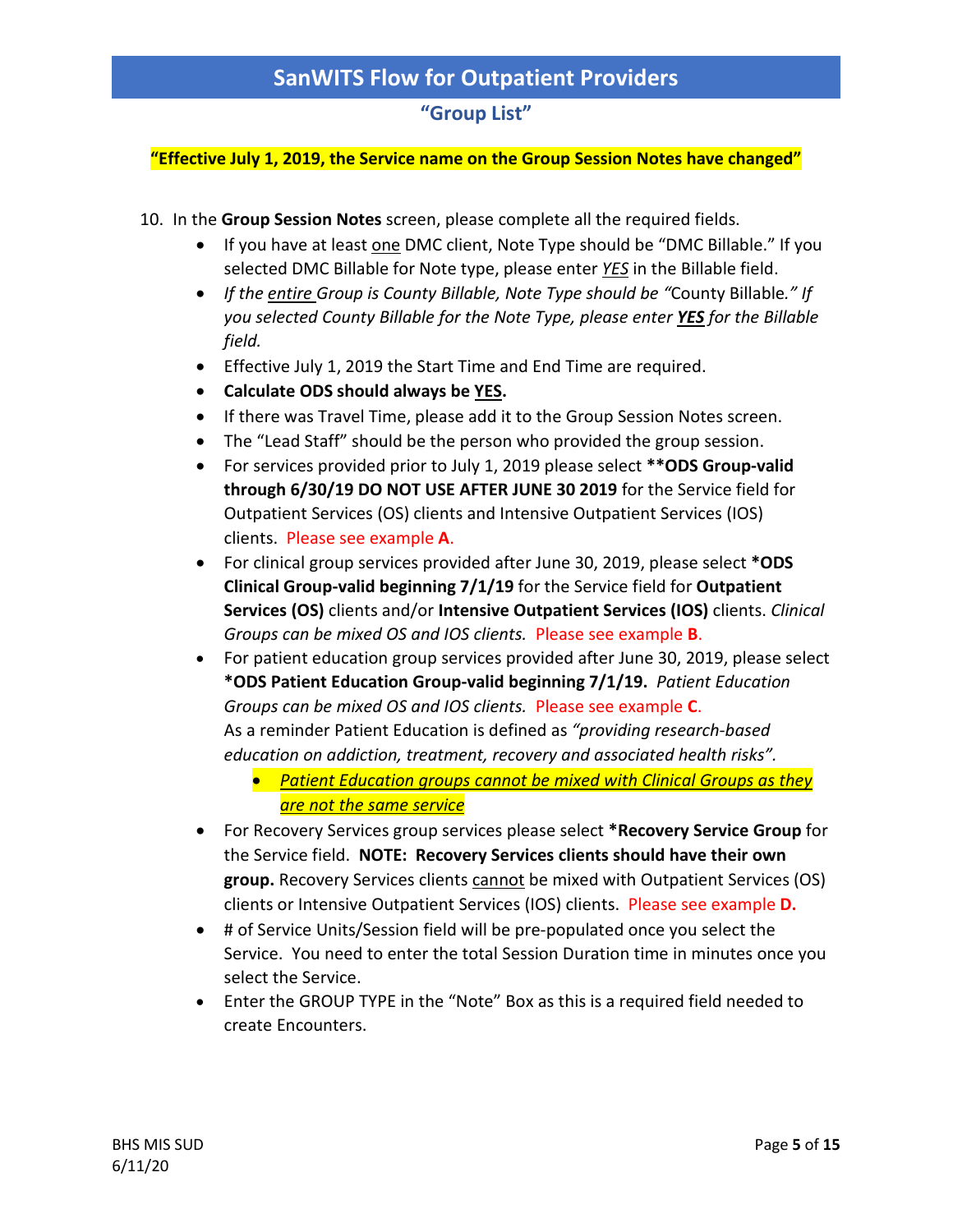**"Group List"**

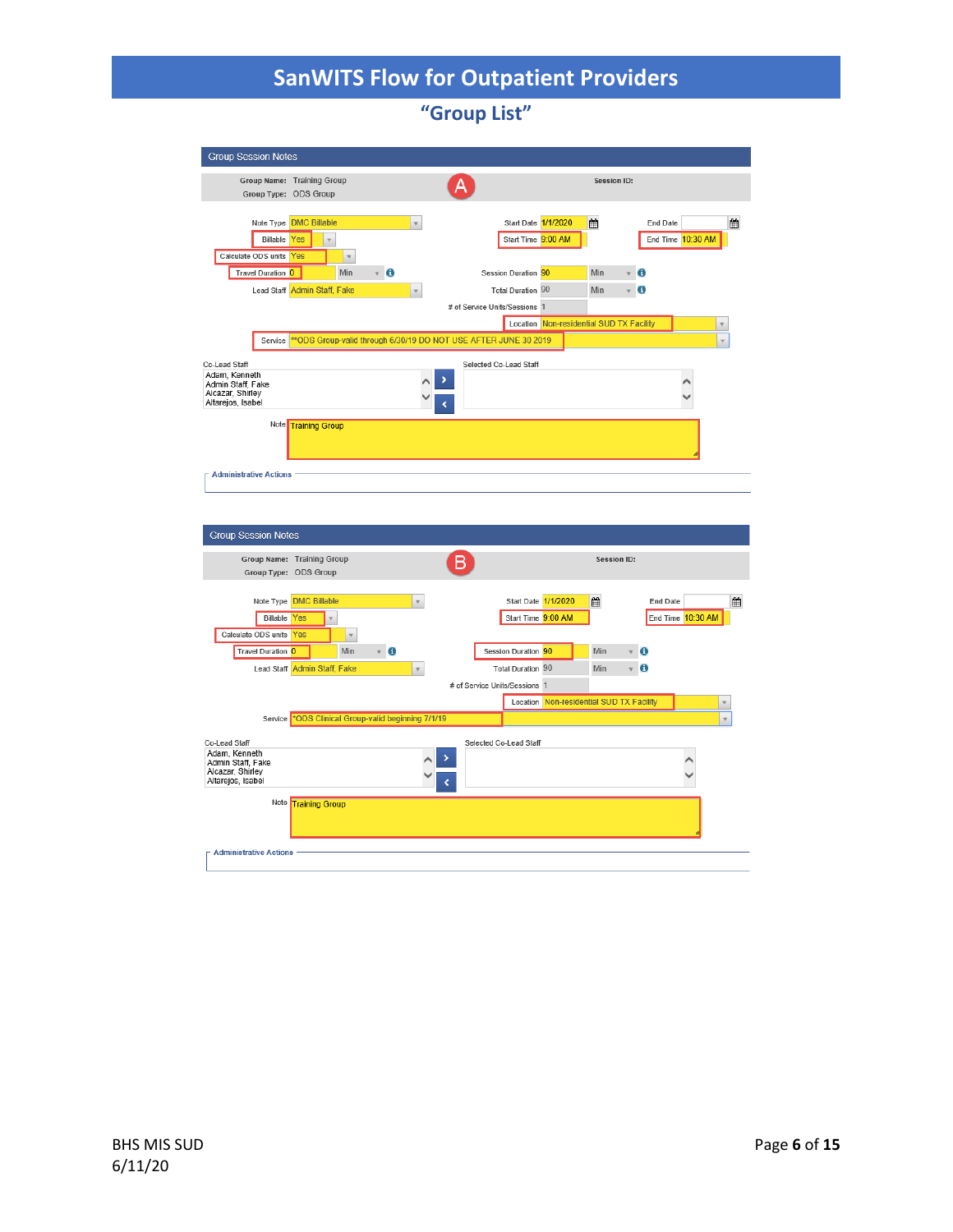**"Group List"**



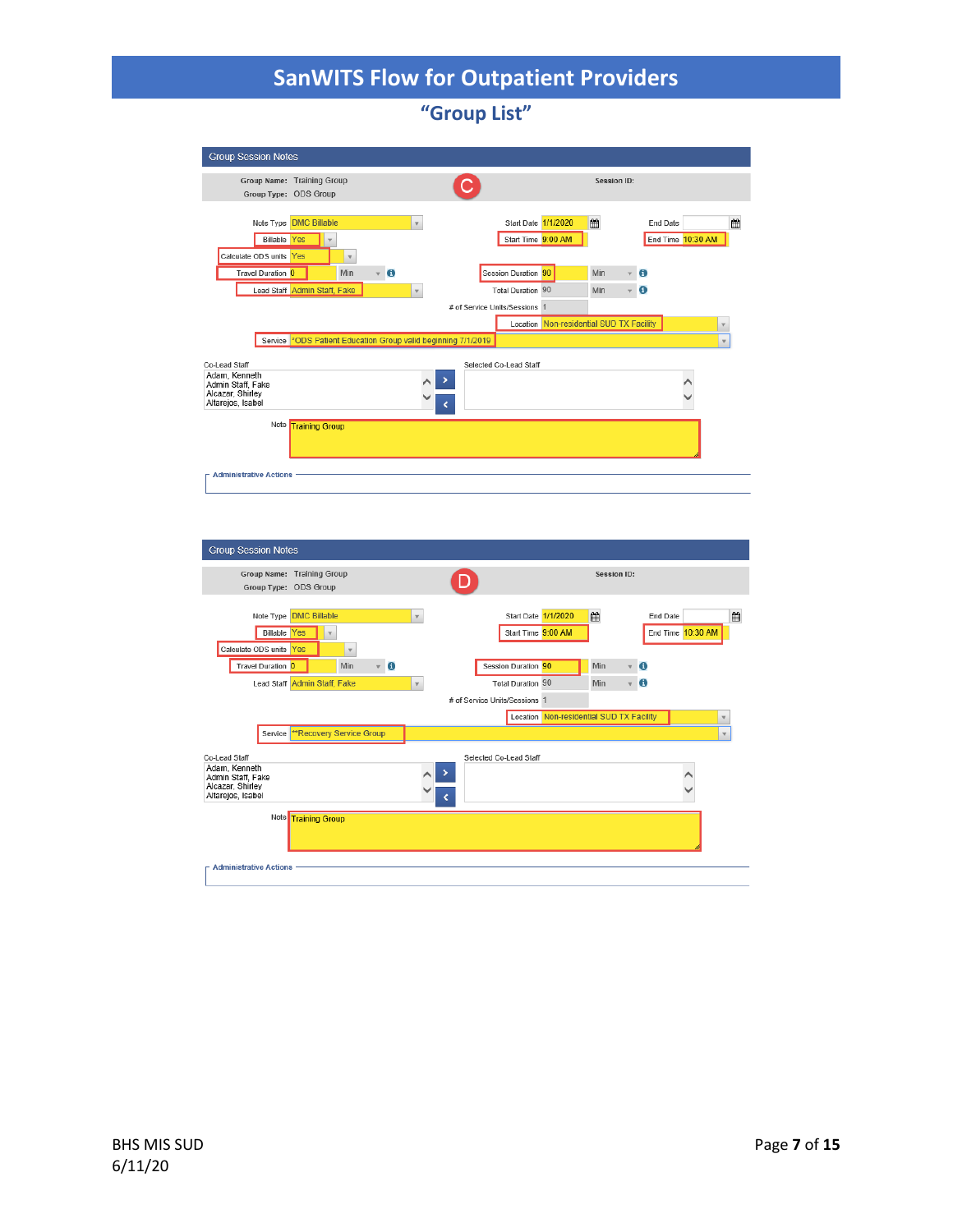### **"Group List"**

11. After completing all the required fields in the Group Session Notes screen, click "Save."

| <b>Group Session Notes</b>                                                                   |                                               |             |                         |           |              |                                           |                                          |             |                         |                               |  |             |      |        |
|----------------------------------------------------------------------------------------------|-----------------------------------------------|-------------|-------------------------|-----------|--------------|-------------------------------------------|------------------------------------------|-------------|-------------------------|-------------------------------|--|-------------|------|--------|
| Group Name: Training Group<br>Group Type: ODS Group                                          |                                               |             |                         |           |              |                                           |                                          | Session ID: |                         |                               |  |             |      |        |
| <b>Billable</b> Yes<br>Calculate ODS units Yes                                               | Note Type <b>DMC Billable</b><br>$\mathbf{v}$ | $\mathbf v$ |                         |           | $\mathbf v$  | Start Date 1/1/2020<br>Start Time 9:00 AM |                                          | 曲           |                         | End Date<br>End Time 10:30 AM |  | 雦           |      |        |
| Travel Duration 0                                                                            |                                               | Min         | $\overline{\mathbf{v}}$ | $\bullet$ |              | Session Duration 90                       |                                          | Min         | v                       | $\mathbf{G}$                  |  |             |      |        |
|                                                                                              | Lead Staff Admin Staff, Fake                  |             |                         |           | $\mathbf{v}$ | Total Duration 90                         |                                          | Min         | $\overline{\mathbf{v}}$ | $\mathbf{6}$                  |  |             |      |        |
|                                                                                              |                                               |             |                         |           |              | # of Service Units/Sessions 1             |                                          |             |                         |                               |  |             |      |        |
|                                                                                              |                                               |             |                         |           |              |                                           | Location Non-residential SUD TX Facility |             |                         |                               |  | $\mathbf v$ |      |        |
| Service                                                                                      | **Recovery Service Group                      |             |                         |           |              |                                           |                                          |             |                         |                               |  | $\mathbf v$ |      |        |
| Co-Lead Staff<br>Adam, Kenneth<br>Admin Staff, Fake<br>Alcazar, Shirley<br>Altarejos, Isabel |                                               |             |                         |           |              | Selected Co-Lead Staff<br>><br>∢          |                                          |             |                         |                               |  |             |      |        |
| <b>Administrative Actions</b>                                                                | Note Training Group                           |             |                         |           |              |                                           |                                          |             |                         |                               |  |             |      |        |
|                                                                                              |                                               |             |                         |           |              |                                           |                                          |             |                         |                               |  | Cancel      | Save | Finish |

- 12. After creating the Group Session, you will need to mark your group members as Present, No Show or Excused. **It is required to update the Status for ALL Group Members from the Roster including the members who were No Show or Excused.**
- 13. Select the names of the members first, then select the appropriate action.
- 14. For the group members that were **Present** in the Group Session, select the names of the attendees that were present then under the Action drop down menu select "Mark as Present" then click on "Perform Action" hyperlink.

|         | <b>Attendees</b>   |                       |                         |                         |                       |                                           | Perform Action | <b>Add Attendee</b> |
|---------|--------------------|-----------------------|-------------------------|-------------------------|-----------------------|-------------------------------------------|----------------|---------------------|
| Actions | Individual<br>Note | Misc.<br><b>Notes</b> |                         | Encounter   Client Name | <b>Unique Client#</b> |                                           | <b>Attnd</b>   | <b>Status</b>       |
| c       |                    |                       | $\overline{\mathbf{v}}$ | DMC-2, ROBERT           | DR01020290            | <b>Mark as Present</b><br>Mark as No Show |                |                     |
| c       |                    |                       | ⊽                       | DMC-3, MATTHEW          | DM01030389            | Mark as Excused                           |                |                     |
| c       |                    |                       |                         | Strawberry, One         | SO02010186            | Create Encounter<br>Clear Errors          |                |                     |

15. Select the names of the Group Members who were **Present**, under the Action drop menu, select **"Create Encounter",** then click on "Perform Action" hyperlink. After doing this, the system will create Bulk Encounters for the selected clients.

| Attendees      |                             |  |                                                              |         | Perform Action<br><b>Add Attendee</b><br><b>Create Encounter</b> |
|----------------|-----------------------------|--|--------------------------------------------------------------|---------|------------------------------------------------------------------|
| <b>Actions</b> |                             |  | Individual Misc.<br>Note Notes Encounter <u>Delicht Name</u> | # Attnd | Status-                                                          |
|                |                             |  | <b>Create</b> Create Create <b>D</b> DMC-2, ROBERT           |         | Present                                                          |
|                |                             |  | <b>A</b> Create Create $\boxed{\omega}$ DMC-3, MATTHEW       |         | Present                                                          |
|                | $\mathscr{I}$ $\mathscr{I}$ |  | Create Create McDonald, Ronald                               |         | Present                                                          |
|                | $\mathscr{I}$ $\mathscr{I}$ |  | Create Create Blueberry, Six                                 |         |                                                                  |
|                | $\mathscr{I}$ $\mathscr{I}$ |  | Create Create   Kitty, Hello                                 |         |                                                                  |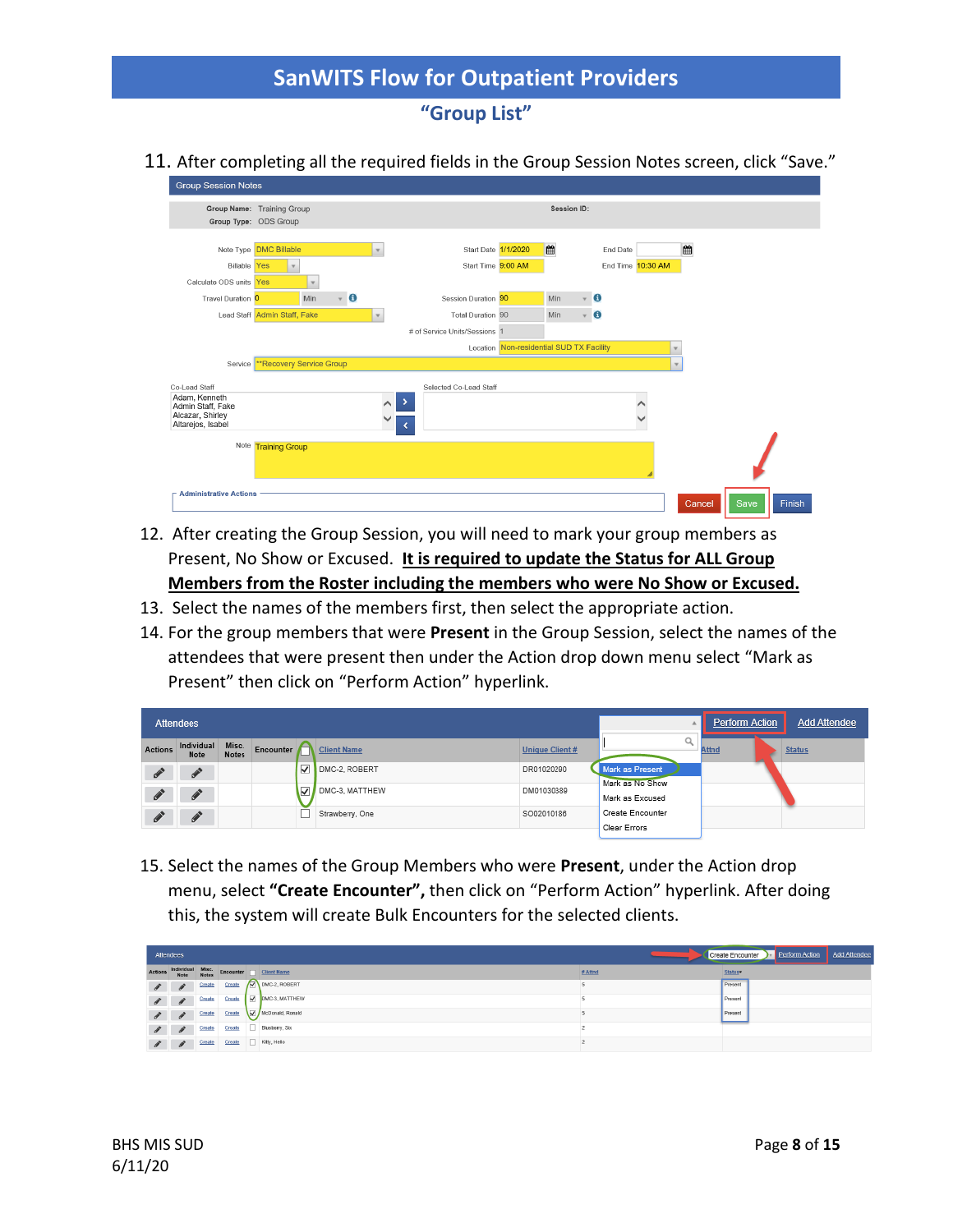### **"Group List"**

- 16. After performing the action "Create Encounter" for the Group members who were marked as **Present**, you'll receive this message: "The Encounter notes are currently being created for the selected attendees. Please use the Refresh link to see the update."
- 17. Click on "Refresh" hyperlink from the Administrative Action box. **Note**: You may need to click "Refresh" several times.

|                                                                                                                                      | <b>6</b> The encounter notes are currently being created for the selected attendees. Please use the Refresh link to see the update.                                                                            | $\mathbf{x}$ |
|--------------------------------------------------------------------------------------------------------------------------------------|----------------------------------------------------------------------------------------------------------------------------------------------------------------------------------------------------------------|--------------|
| <b>Group Session Notes</b>                                                                                                           |                                                                                                                                                                                                                |              |
| Group Name: Training Group<br>Group Type: ODS Group                                                                                  | Session ID: 100215                                                                                                                                                                                             |              |
| Note Type DMC Billable<br><b>Billable Yes</b><br>Calculate ODS units Yes<br>Min<br>Travel Duration 0<br>Lead Staff Admin Staff, Fake | Start Date 1/1/2020<br>End Date<br>Start Time 9:00 AM<br>End Time 10:30 AM<br>$\bf{G}$<br>Session Duration 90<br>Min<br>6<br>$\mathbf{v}$<br>6<br>Total Duration 90<br>Min<br>v<br># of Service Units/Sessions |              |
| Service ** Recovery Service Group<br>Co-Lead Staff                                                                                   | Location Non-residential SUD TX Facility<br>Selected Co-Lead Staff                                                                                                                                             |              |
| Adam, Kenneth<br>Admin Staff, Fake<br>Alcazar, Shirley<br>Altarejos, Isabel                                                          | $\sim$<br>∧                                                                                                                                                                                                    |              |
| Note Training Group                                                                                                                  |                                                                                                                                                                                                                |              |
| <b>Administrative Actions</b><br>Refresh                                                                                             |                                                                                                                                                                                                                | Finish       |

18. Once the Encounters are created, the "View" hyperlink will become available under the Encounter column.

|           | - Administrative Actions - |        |                                                  |                    |         |                                       |  |
|-----------|----------------------------|--------|--------------------------------------------------|--------------------|---------|---------------------------------------|--|
| Attendees |                            |        |                                                  |                    |         | <b>Add Attendee</b><br>Perform Action |  |
|           |                            |        | Actions Individual Misc.<br>Note Notes Encounter | <b>Client Name</b> | # Attnd | <b>Status</b>                         |  |
|           |                            | Create | View                                             | MC-2, ROBERT       |         | Present                               |  |

- 19. For the Group Members who were "Present", from which Bulk Encounters were created, all the information in the Encounter screen will be pre-populated **except** for the Pregnant/Postpartum question for female clients only.
	- Group Counseling Encounters will have a Group Session ID.
	- Service field will pre-populate. Please do **not** change the Service name.
	- **Documentation Duration needs to be added to the individual's Encounter.**
	- The Start Time, End Time and Session Duration need to be adjusted if client arrives late to the session or leaves early.
	- The "Used Evidence-Based Practices" will auto-populate to None. Please change to the Evidence-Based Practice that was used for the Group: Motivational Interviewing, Relapse Prevention, or both.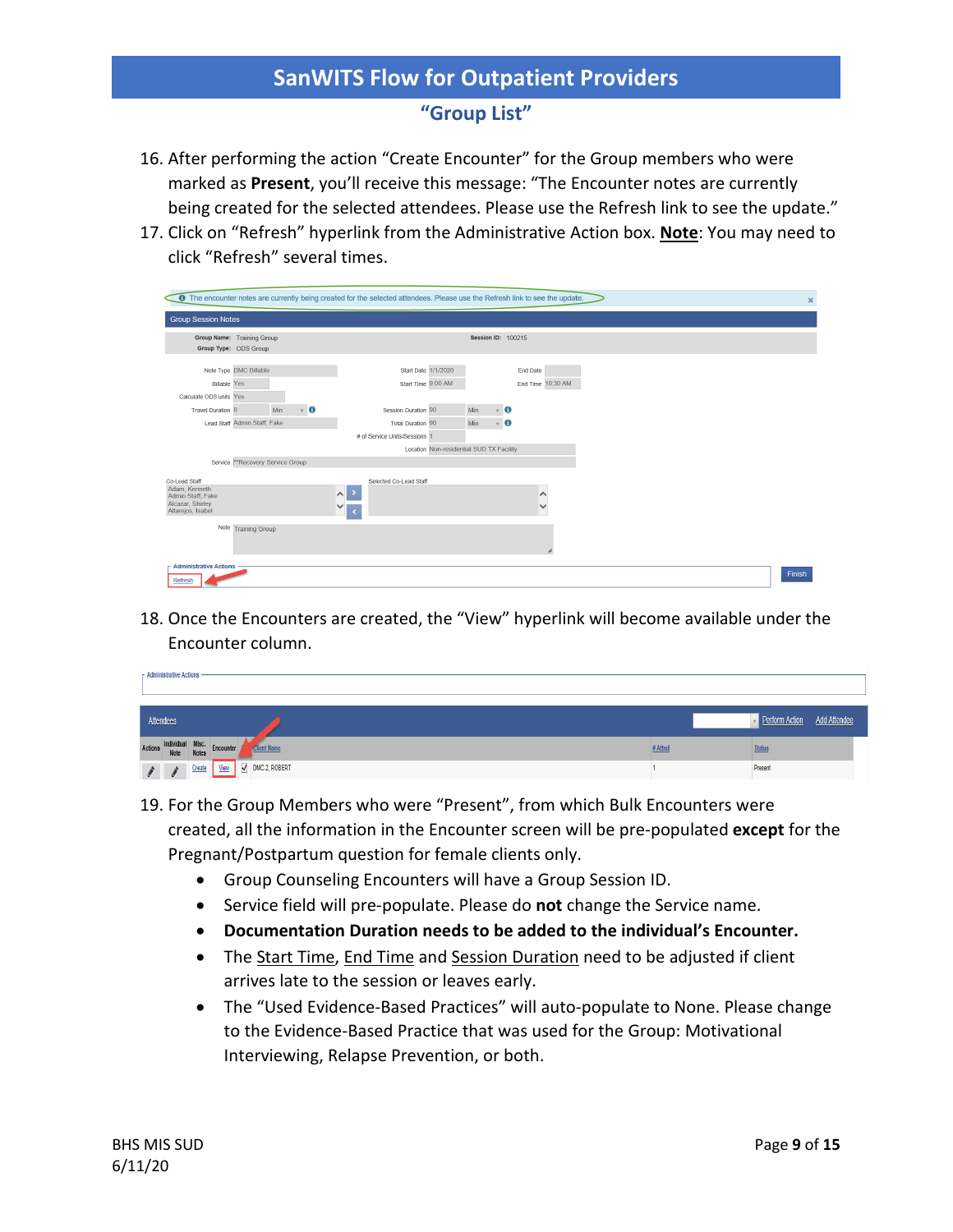**"Group List"**

Below you'll find examples for IOS/OS Clinical Group Counseling and IOS/OS Patient Education Encounters.

Clinical Group Counseling IOS encounter example:

| к<br>Encounter                            | 25                                                                       | of $25$ $\rightarrow$ $\rightarrow$ |           |                           |                                                      |                         |                                |           |                              |                         |     |
|-------------------------------------------|--------------------------------------------------------------------------|-------------------------------------|-----------|---------------------------|------------------------------------------------------|-------------------------|--------------------------------|-----------|------------------------------|-------------------------|-----|
|                                           | Note Type <b>DMC Billable</b>                                            |                                     |           | $\boldsymbol{\mathrm{v}}$ |                                                      |                         |                                |           |                              |                         |     |
|                                           | ENC ID 531455                                                            |                                     |           |                           |                                                      |                         |                                |           |                              | Group Session ID 100218 |     |
|                                           | Program Name Main Facility/ODS IOS: 7/2/2018 -                           |                                     |           |                           |                                                      |                         |                                |           | $\boldsymbol{\mathrm{v}}$    |                         |     |
|                                           | Service Group Counseling IOS                                             |                                     |           |                           |                                                      |                         |                                |           | v                            | Billable                | Yes |
|                                           |                                                                          |                                     |           |                           | Start Date 1/1/2020                                  |                         | 巤                              |           | End Date                     | 曲                       |     |
|                                           | Service Location Non-residential SUD TX Facility                         |                                     |           | $\boldsymbol{\mathrm{v}}$ | Start Time 10:00 AM                                  |                         |                                |           |                              | End Time 11:30 AM       |     |
| Group Session Travel 0<br>Duration        |                                                                          | Min                                 | * 0       |                           | Documentation Duration 8                             |                         |                                | Min       | Ð                            |                         |     |
| Session Duration 90                       |                                                                          | Min                                 | Ð<br>v    |                           | Total Duration 98                                    |                         | Min                            |           | o<br>$\overline{\mathbf{v}}$ |                         |     |
|                                           | Contact Type Face To Face                                                | $\boldsymbol{\mathrm{v}}$           |           |                           |                                                      |                         |                                |           |                              |                         |     |
|                                           |                                                                          |                                     | Emergency | $\overline{\mathbf{v}}$   |                                                      |                         | # of Service<br>Units/Sessions |           |                              |                         |     |
|                                           |                                                                          |                                     |           | Visit Type GP-Group       |                                                      | $\overline{\mathbf{v}}$ | Medi-Cal                       | Billable: | Yes<br>$\mathbf{w}$          |                         |     |
| Pregnant/Postpartum                       | No                                                                       |                                     |           |                           |                                                      |                         |                                |           |                              |                         |     |
| Was an interpreter<br>used?               | No Interpreter Needed                                                    | $\boldsymbol{\mathrm{v}}$           |           |                           | In what language was the service provided? Cambodian |                         |                                |           |                              |                         |     |
| Which Evidence-Based Practices were used? |                                                                          |                                     |           |                           |                                                      |                         |                                |           |                              |                         |     |
| Evidence-Based Practices                  |                                                                          |                                     |           |                           | Used Evidence-Based Practices                        |                         |                                |           |                              |                         |     |
| None<br><b>Relapse Prevention</b>         |                                                                          |                                     |           | ,                         | Motivational Interviewing                            |                         |                                |           |                              |                         |     |
| Other                                     |                                                                          |                                     |           |                           |                                                      |                         |                                |           |                              |                         |     |
|                                           |                                                                          |                                     |           |                           |                                                      |                         |                                |           |                              |                         |     |
| Diagnoses for this Service                |                                                                          |                                     |           |                           |                                                      |                         |                                |           |                              |                         |     |
|                                           | Primary F10.180-Alcohol abuse with alcohol-induced anxiety disorder(ICD) |                                     |           |                           |                                                      |                         |                                |           |                              |                         | ۷   |
| Secondary                                 |                                                                          |                                     |           |                           |                                                      |                         |                                |           |                              |                         |     |
| Tertiary                                  |                                                                          |                                     |           |                           |                                                      |                         |                                |           |                              |                         | ۳   |
|                                           |                                                                          |                                     |           |                           |                                                      |                         |                                |           |                              |                         |     |
| Rendering Staff                           | Admin Staff, Fake                                                        |                                     |           | v                         |                                                      |                         |                                |           |                              |                         |     |
| Secondary Staff                           |                                                                          |                                     |           | Y                         |                                                      |                         |                                |           |                              |                         |     |
| Supervising Staff                         |                                                                          |                                     |           | $\overline{\mathbf{v}}$   |                                                      |                         |                                |           |                              |                         |     |
|                                           |                                                                          |                                     |           |                           |                                                      |                         |                                |           |                              |                         |     |
| <b>Administrative Actions</b>             |                                                                          |                                     |           |                           |                                                      |                         |                                |           |                              |                         |     |
| Release to Billing                        | Delete                                                                   |                                     |           |                           |                                                      |                         |                                |           |                              |                         |     |
|                                           |                                                                          |                                     |           |                           |                                                      |                         |                                |           |                              |                         |     |
|                                           |                                                                          |                                     |           |                           | Cancel                                               | Save                    | Finish                         |           |                              |                         |     |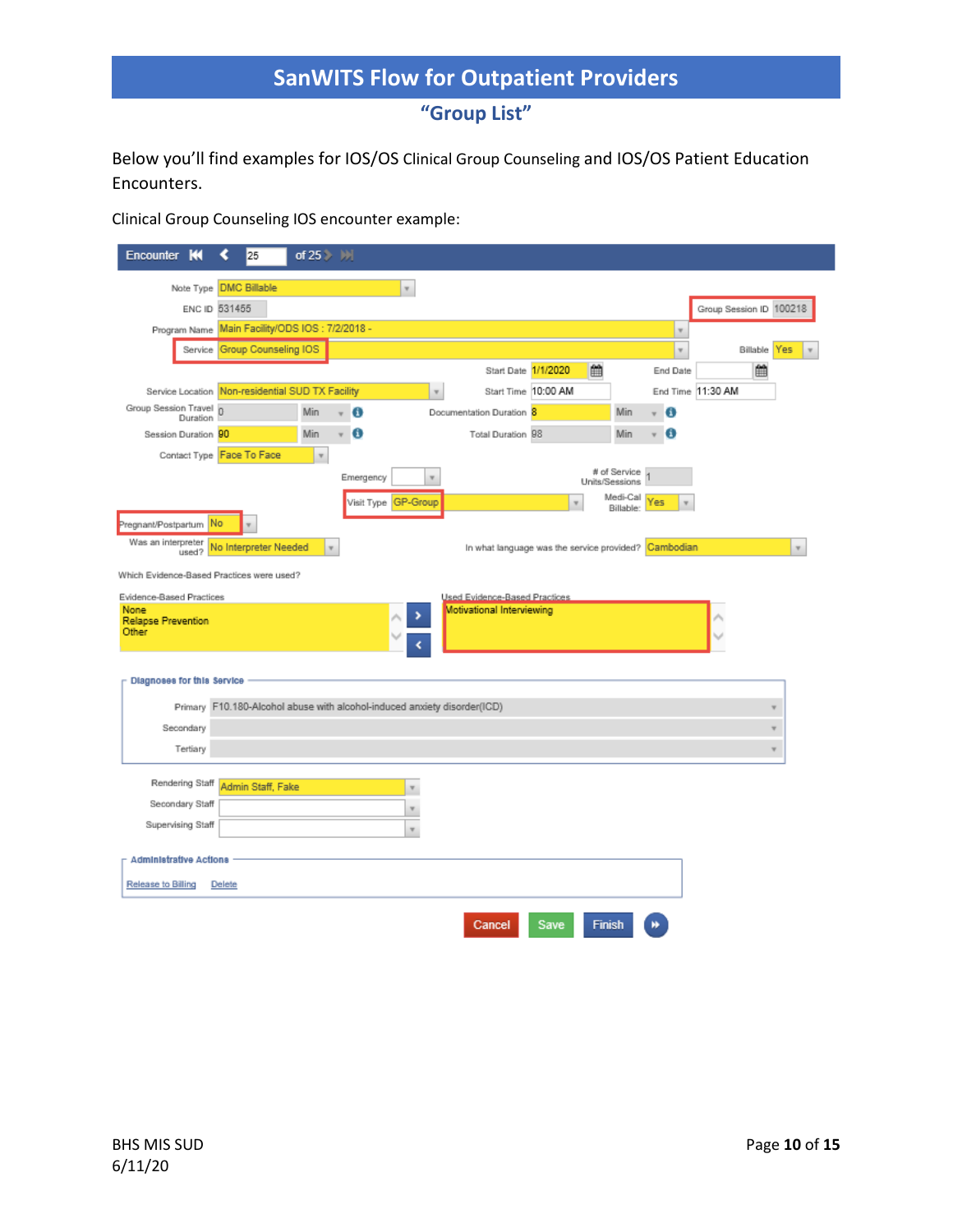**"Group List"**

### Patient Education IOS encounter example:

| Encounter<br>к                            | 7                                                                        | of 24 $\blacktriangleright$ | ж         |                           |                                                            |                                                      |                                |                           |                         |              |
|-------------------------------------------|--------------------------------------------------------------------------|-----------------------------|-----------|---------------------------|------------------------------------------------------------|------------------------------------------------------|--------------------------------|---------------------------|-------------------------|--------------|
|                                           | Note Type DMC Billable                                                   |                             |           | $\boldsymbol{\mathrm{v}}$ |                                                            |                                                      |                                |                           |                         |              |
|                                           | ENC ID 531451                                                            |                             |           |                           |                                                            |                                                      |                                |                           | Group Session ID 100216 |              |
|                                           | Program Name Main Facility/ODS IOS: 7/2/2018 -                           |                             |           |                           |                                                            |                                                      |                                | $\boldsymbol{\mathrm{v}}$ |                         |              |
|                                           | Service Patient Education IOS                                            |                             |           |                           |                                                            |                                                      |                                | $\mathbf{v}$              | <b>Billable</b> Yes     | v            |
|                                           |                                                                          |                             |           |                           | Start Date 1/1/2020                                        | 曲                                                    |                                | End Date                  | 兽                       |              |
|                                           | Service Location Non-residential SUD TX Facility                         |                             |           | $\overline{\mathbf{v}}$   | Start Time  10:00 AM                                       |                                                      |                                |                           | End Time 11:30 AM       |              |
| Group Session Travel 0<br>Duration        |                                                                          | Min                         | Ð         |                           | Documentation Duration 10                                  |                                                      | Min                            | Θ<br>÷                    |                         |              |
| Session Duration 90                       |                                                                          | Min                         | Ð<br>÷    |                           | Total Duration 100                                         |                                                      | Min                            | o<br>÷                    |                         |              |
|                                           | Contact Type Face To Face                                                | $\boldsymbol{\pi}$          |           |                           |                                                            |                                                      |                                |                           |                         |              |
|                                           |                                                                          |                             | Emergency | ۳                         |                                                            |                                                      | # of Service<br>Units/Sessions |                           |                         |              |
|                                           |                                                                          |                             |           | Visit Type GP-Group       |                                                            |                                                      | Medi-Cal<br>Billable:          | Yes<br>v                  |                         |              |
| Pregnant/Postpartum                       | No                                                                       |                             |           |                           |                                                            |                                                      |                                |                           |                         |              |
| Was an interpreter<br>used?               | No Interpreter Needed                                                    | $\overline{\mathbf{v}}$     |           |                           |                                                            | In what language was the service provided? Cambodian |                                |                           |                         | $\mathbf{v}$ |
|                                           |                                                                          |                             |           |                           |                                                            |                                                      |                                |                           |                         |              |
| Which Evidence-Based Practices were used? |                                                                          |                             |           |                           |                                                            |                                                      |                                |                           |                         |              |
| Evidence-Based Practices<br>None          |                                                                          |                             |           |                           | Used Evidence-Based Practices<br>Motivational Interviewing |                                                      |                                |                           |                         |              |
| <b>Relapse Prevention</b><br>Other        |                                                                          |                             |           |                           |                                                            |                                                      |                                |                           |                         |              |
|                                           |                                                                          |                             |           |                           |                                                            |                                                      |                                |                           |                         |              |
|                                           |                                                                          |                             |           |                           |                                                            |                                                      |                                |                           |                         |              |
| Diagnoses for this Service                |                                                                          |                             |           |                           |                                                            |                                                      |                                |                           |                         |              |
|                                           | Primary F10.180-Alcohol abuse with alcohol-induced anxiety disorder(ICD) |                             |           |                           |                                                            |                                                      |                                |                           |                         | v            |
| Secondary                                 |                                                                          |                             |           |                           |                                                            |                                                      |                                |                           |                         |              |
| Tertiary                                  |                                                                          |                             |           |                           |                                                            |                                                      |                                |                           |                         | v            |
| Rendering Staff                           |                                                                          |                             |           |                           |                                                            |                                                      |                                |                           |                         |              |
| Secondary Staff                           | Admin Staff, Fake                                                        |                             |           | $\overline{\mathbf{v}}$   |                                                            |                                                      |                                |                           |                         |              |
| Supervising Staff                         |                                                                          |                             |           | v                         |                                                            |                                                      |                                |                           |                         |              |
|                                           |                                                                          |                             |           | v                         |                                                            |                                                      |                                |                           |                         |              |
| <b>Administrative Actions</b>             |                                                                          |                             |           |                           |                                                            |                                                      |                                |                           |                         |              |
| Release to Billing                        | Delete                                                                   |                             |           |                           |                                                            |                                                      |                                |                           |                         |              |
|                                           |                                                                          |                             |           |                           |                                                            |                                                      |                                |                           |                         |              |
|                                           |                                                                          |                             |           |                           | Cancel                                                     | Save                                                 | Finish                         |                           |                         |              |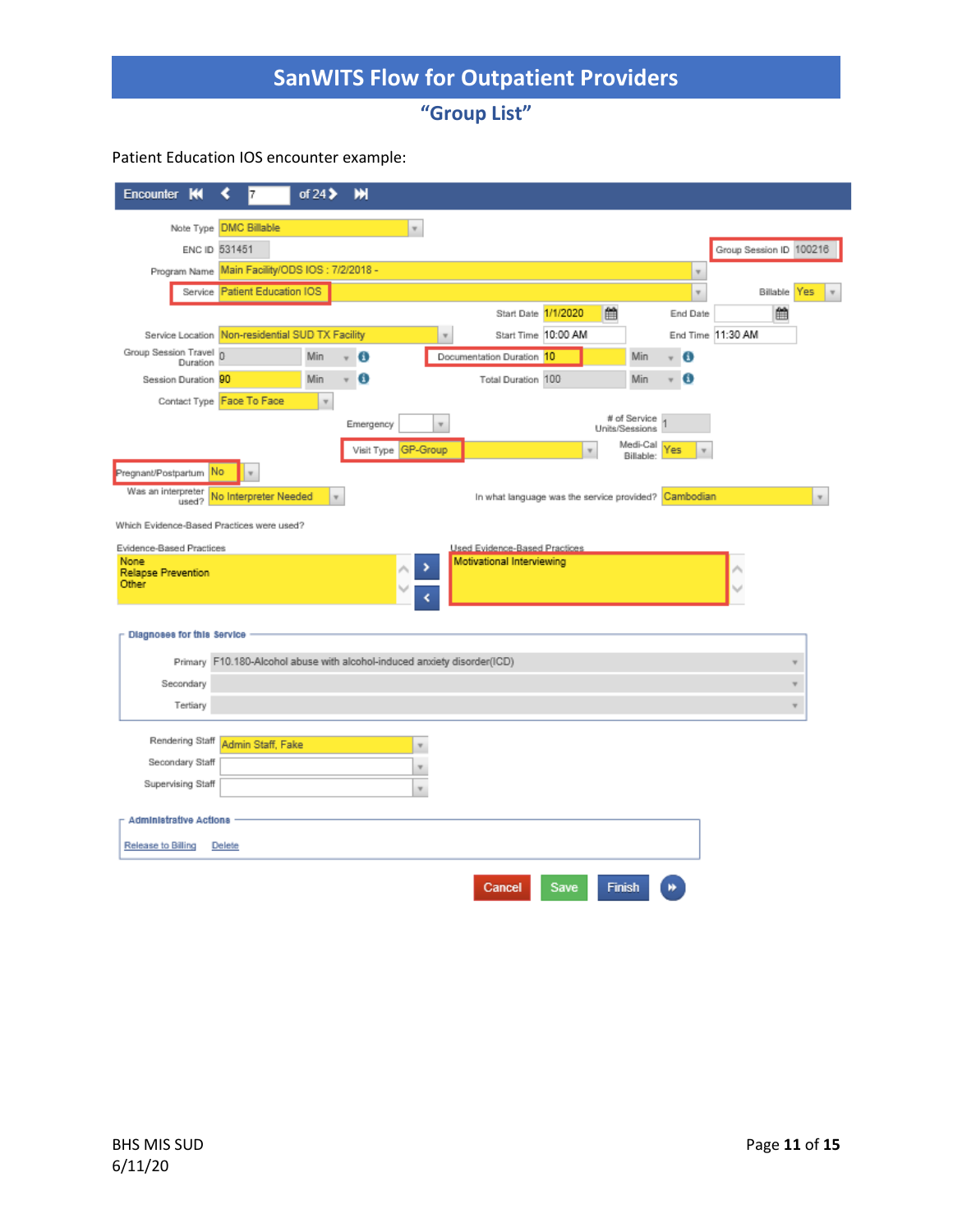**"Group List"**

#### Group Counseling OS encounter example:

| Encounter                          |          | I2                                                                            | of $2 \rightarrow \mathbb{N}$ |                           |                           |                         |                                                            |      |                                |                                |                         |                         |                           |
|------------------------------------|----------|-------------------------------------------------------------------------------|-------------------------------|---------------------------|---------------------------|-------------------------|------------------------------------------------------------|------|--------------------------------|--------------------------------|-------------------------|-------------------------|---------------------------|
|                                    |          | Note Type DMC Billable                                                        |                               |                           | $\boldsymbol{\mathrm{v}}$ |                         |                                                            |      |                                |                                |                         |                         |                           |
|                                    |          | ENC ID 530770                                                                 |                               |                           |                           |                         |                                                            |      |                                |                                | Group Session ID 100157 |                         |                           |
|                                    |          | Program Name Main Facility/ODS OS: 7/1/2018 -                                 |                               |                           |                           |                         |                                                            |      |                                | $\boldsymbol{\mathrm{v}}$      |                         |                         |                           |
|                                    |          | Service Group Counseling OS                                                   |                               |                           |                           |                         |                                                            |      |                                | $\boldsymbol{\mathrm{v}}$      | Billable                | Yes                     |                           |
|                                    |          |                                                                               |                               |                           |                           |                         | Start Date 7/1/2018                                        |      | 鱛                              | End Date                       | 酋                       |                         |                           |
|                                    |          | Service Location Non-residential SUD TX Facility                              |                               |                           |                           | $\overline{\mathbf{v}}$ | Start Time 9:00 AM                                         |      |                                |                                | End Time 10:30 AM       |                         |                           |
| Group Session Travel 20            | Duration |                                                                               | Min.                          |                           | Ð                         |                         | Documentation Duration 8                                   |      | Min                            | O                              |                         |                         |                           |
| Session Duration 90                |          |                                                                               | Min                           |                           | Θ                         |                         | Total Duration 118                                         |      | Min                            | Θ<br>$\overline{\mathbf{v}}$   |                         |                         |                           |
|                                    |          | Contact Type Face To Face                                                     | $\boldsymbol{\mathrm{v}}$     |                           |                           |                         |                                                            |      |                                |                                |                         |                         |                           |
|                                    |          |                                                                               |                               |                           | Emergency                 | $\mathbf{v}$            |                                                            |      | # of Service<br>Units/Sessions |                                |                         |                         |                           |
|                                    |          |                                                                               |                               |                           | Visit Type GP-Group       |                         |                                                            | v    | Medi-Cal<br>Billable:          | Yes<br>$\overline{\mathbf{v}}$ |                         |                         |                           |
| Pregnant/Postpartum                | No       |                                                                               |                               |                           |                           |                         |                                                            |      |                                |                                |                         |                         |                           |
| Was an interpreter                 | used?    | No Interpreter Needed                                                         |                               | $\boldsymbol{\mathrm{v}}$ |                           |                         | In what language was the service provided? English         |      |                                |                                |                         |                         | $\boldsymbol{\mathrm{v}}$ |
|                                    |          | Which Evidence-Based Practices were used?                                     |                               |                           |                           |                         |                                                            |      |                                |                                |                         |                         |                           |
|                                    |          |                                                                               |                               |                           |                           |                         |                                                            |      |                                |                                |                         |                         |                           |
| Evidence-Based Practices<br>None   |          |                                                                               |                               |                           | ,                         |                         | Used Evidence-Based Practices<br><b>Relapse Prevention</b> |      |                                |                                |                         |                         |                           |
| Motivational Interviewing<br>Other |          |                                                                               |                               |                           |                           |                         |                                                            |      |                                |                                |                         |                         |                           |
|                                    |          |                                                                               |                               |                           |                           |                         |                                                            |      |                                |                                |                         |                         |                           |
| Diagnoses for this Service         |          |                                                                               |                               |                           |                           |                         |                                                            |      |                                |                                |                         |                         |                           |
|                                    |          |                                                                               |                               |                           |                           |                         |                                                            |      |                                |                                |                         |                         |                           |
|                                    |          | Primary F11.920-Opioid use, unspecified with intoxication, uncomplicated(ICD) |                               |                           |                           |                         |                                                            |      |                                |                                |                         | v                       |                           |
| Secondary                          |          |                                                                               |                               |                           |                           |                         |                                                            |      |                                |                                |                         | v                       |                           |
| Tertiary                           |          |                                                                               |                               |                           |                           |                         |                                                            |      |                                |                                |                         | $\overline{\mathbf{v}}$ |                           |
| Rendering Staff                    |          | Staff, RenderingTest, RADT, LPHA                                              |                               |                           |                           |                         |                                                            |      |                                |                                |                         |                         |                           |
| Secondary Staff                    |          |                                                                               |                               |                           | v<br>v                    |                         |                                                            |      |                                |                                |                         |                         |                           |
| Supervising Staff                  |          |                                                                               |                               |                           | $\tau$                    |                         |                                                            |      |                                |                                |                         |                         |                           |
|                                    |          |                                                                               |                               |                           |                           |                         |                                                            |      |                                |                                |                         |                         |                           |
| <b>Administrative Actions</b>      |          |                                                                               |                               |                           |                           |                         |                                                            |      |                                |                                |                         |                         |                           |
| Release to Billing                 |          | Delete                                                                        |                               |                           |                           |                         |                                                            |      |                                |                                |                         |                         |                           |
|                                    |          |                                                                               |                               |                           |                           |                         |                                                            |      |                                |                                |                         |                         |                           |
|                                    |          |                                                                               |                               |                           |                           |                         | Cancel                                                     | Save | <b>Finish</b>                  |                                |                         |                         |                           |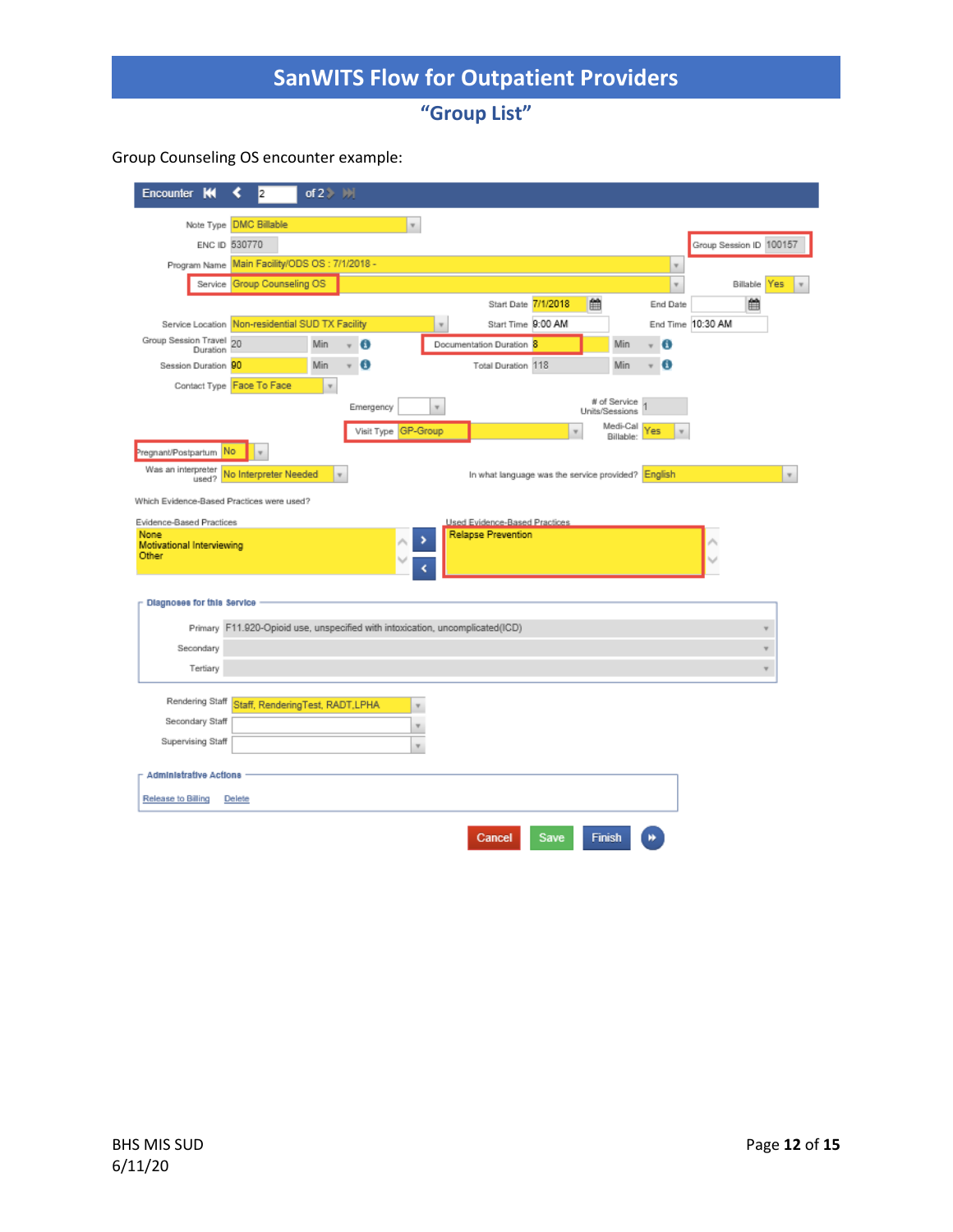**"Group List"**

#### Patient Education OS encounter example:

| Encounter                                 | 3                                                                         | of $3$ $\rightarrow$ $\rightarrow$ |                                 |                         |                                                    |                     |                                |                           |                         |                                  |
|-------------------------------------------|---------------------------------------------------------------------------|------------------------------------|---------------------------------|-------------------------|----------------------------------------------------|---------------------|--------------------------------|---------------------------|-------------------------|----------------------------------|
|                                           | Note Type DMC Billable                                                    |                                    | $\overline{\mathbf{v}}$         |                         |                                                    |                     |                                |                           |                         |                                  |
|                                           | ENC ID 531453                                                             |                                    |                                 |                         |                                                    |                     |                                |                           | Group Session ID 100217 |                                  |
|                                           | Program Name Main Facility/ODS OS: 1/1/2019 -                             |                                    |                                 |                         |                                                    |                     |                                | $\overline{\mathbf{v}}$   |                         |                                  |
|                                           | Service Group Counseling OS                                               |                                    |                                 |                         |                                                    |                     |                                | $\boldsymbol{\mathrm{v}}$ | Billable                | Yes<br>$\boldsymbol{\mathrm{v}}$ |
|                                           |                                                                           |                                    |                                 |                         | Start Date 1/1/2020                                |                     | 鱛                              | End Date                  | 鱛                       |                                  |
|                                           | Service Location Non-residential SUD TX Facility                          |                                    |                                 | $\overline{\mathbf{v}}$ |                                                    | Start Time 10:00 AM |                                |                           | End Time 11:30 AM       |                                  |
| Group Session Travel 0<br>Duration        |                                                                           | Min                                | O                               |                         | Documentation Duration 8                           |                     | Min                            | Ð                         |                         |                                  |
| Session Duration 90                       |                                                                           | Min                                | Œ                               |                         | Total Duration 98                                  |                     | Min                            | Θ                         |                         |                                  |
|                                           | Contact Type Face To Face                                                 | $\overline{\mathbf{v}}$            |                                 |                         |                                                    |                     |                                |                           |                         |                                  |
|                                           |                                                                           |                                    | Emergency                       | $\overline{\mathbf{v}}$ |                                                    |                     | # of Service<br>Units/Sessions |                           |                         |                                  |
|                                           |                                                                           |                                    | Visit Type PE-Patient Education |                         |                                                    |                     | Medi-Cal<br>Billable:          | Yes                       |                         |                                  |
| Pregnant/Postpartum No                    |                                                                           |                                    |                                 |                         |                                                    |                     |                                |                           |                         |                                  |
| Was an interpreter<br>used?               | No Interpreter Needed                                                     | $\tau$                             |                                 |                         | In what language was the service provided? English |                     |                                |                           |                         | $\boldsymbol{\mathrm{v}}$        |
| Which Evidence-Based Practices were used? |                                                                           |                                    |                                 |                         |                                                    |                     |                                |                           |                         |                                  |
| Evidence-Based Practices                  |                                                                           |                                    |                                 |                         | Used Evidence-Based Practices                      |                     |                                |                           |                         |                                  |
| None<br>Motivational Interviewing         |                                                                           |                                    |                                 |                         | <b>Relapse Prevention</b>                          |                     |                                |                           |                         |                                  |
| Other                                     |                                                                           |                                    |                                 |                         |                                                    |                     |                                |                           |                         |                                  |
|                                           |                                                                           |                                    |                                 |                         |                                                    |                     |                                |                           |                         |                                  |
| Diagnoses for this Service                |                                                                           |                                    |                                 |                         |                                                    |                     |                                |                           |                         |                                  |
|                                           | Primary F11.19-Opioid abuse with unspecified opioid-induced disorder(ICD) |                                    |                                 |                         |                                                    |                     |                                |                           |                         | ۷                                |
| Secondary                                 |                                                                           |                                    |                                 |                         |                                                    |                     |                                |                           |                         | ۷                                |
| Tertiary                                  |                                                                           |                                    |                                 |                         |                                                    |                     |                                |                           |                         | v                                |
|                                           |                                                                           |                                    |                                 |                         |                                                    |                     |                                |                           |                         |                                  |
| Rendering Staff                           | Admin Staff, Fake                                                         |                                    | $\overline{\mathbf{v}}$         |                         |                                                    |                     |                                |                           |                         |                                  |
| Secondary Staff                           |                                                                           |                                    | $\boldsymbol{\mathrm{v}}$       |                         |                                                    |                     |                                |                           |                         |                                  |
| Supervising Staff                         |                                                                           |                                    | v                               |                         |                                                    |                     |                                |                           |                         |                                  |
|                                           |                                                                           |                                    |                                 |                         |                                                    |                     |                                |                           |                         |                                  |
| <b>Administrative Actions</b>             |                                                                           |                                    |                                 |                         |                                                    |                     |                                |                           |                         |                                  |
| Release to Billing                        | Delete                                                                    |                                    |                                 |                         |                                                    |                     |                                |                           |                         |                                  |
|                                           |                                                                           |                                    |                                 |                         |                                                    |                     |                                |                           |                         |                                  |
|                                           |                                                                           |                                    |                                 |                         | Cancel                                             | Save                | <b>Finish</b>                  |                           |                         |                                  |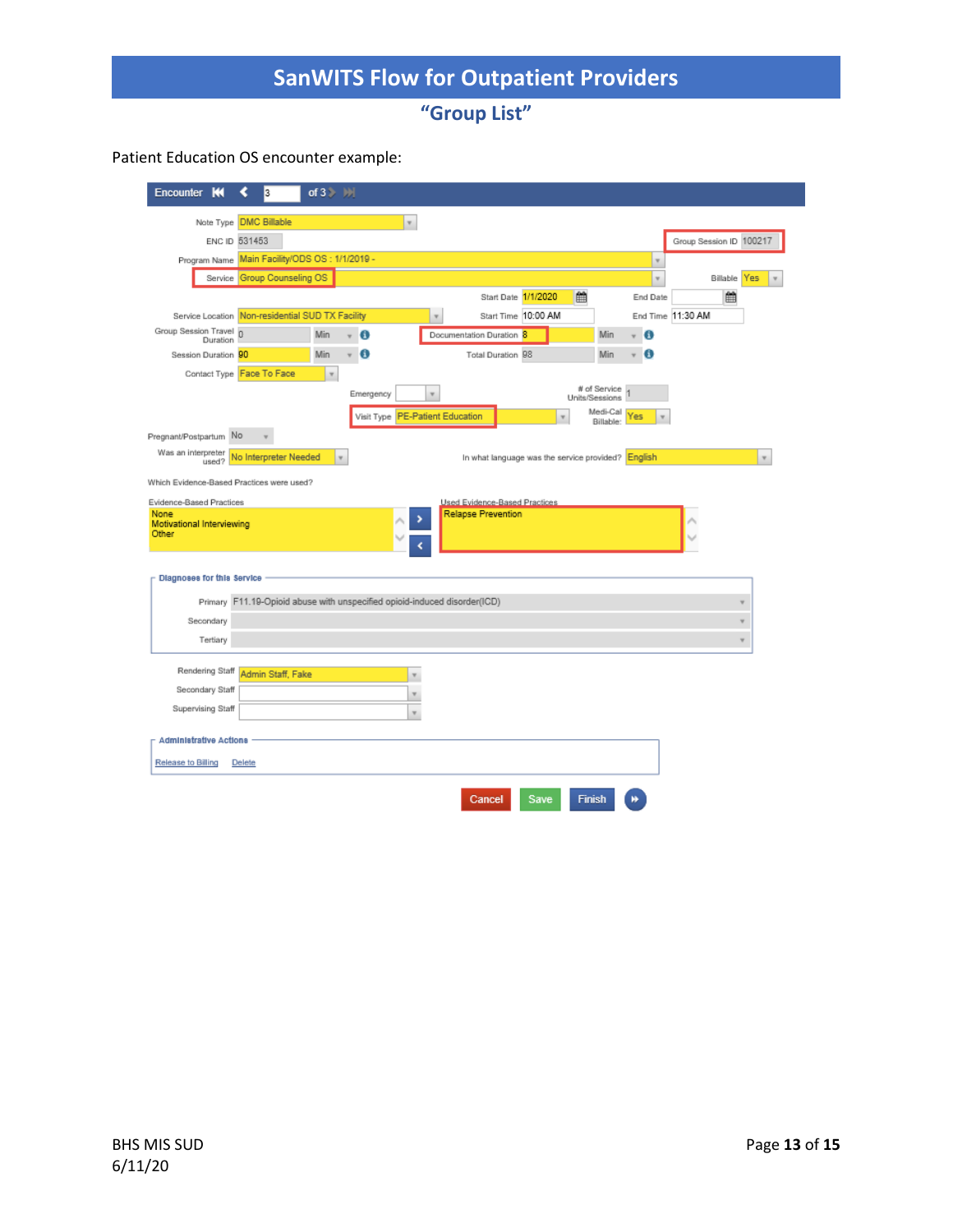### **"Group List"**

20. For the group members that were scheduled to the Group Session and were **No Show** or **Excused**, select the names of the attendees, then under the Action drop menu select **"Mark as No Show"** or **"Mark as Excused"**, then click on Perform Action.

|         | Attendees     |        |        |                                                        |         | Mark as No Show                    | <b>Perform Action</b> | <b>Add Attendee</b> |
|---------|---------------|--------|--------|--------------------------------------------------------|---------|------------------------------------|-----------------------|---------------------|
| Actions |               |        |        | Individual Misc.<br>Note Notes Encounter   Client Name | # Attnd |                                    |                       |                     |
|         | $\mathscr{L}$ | Create | Create | Blueberry, Six                                         |         | Mark as Present<br>Mark as No Show |                       |                     |
|         | $\theta$      | Create | Create | Kitty, Hello                                           |         | Mark as Excused                    |                       |                     |
|         |               |        |        |                                                        |         | Create Encounter                   |                       |                     |
|         |               |        |        |                                                        |         | <b>Clear Errors</b>                |                       |                     |

21. It is required to create an Encounter for the Group members who were **No Show** to the Group Session. Click "Create" under the Encounter column for the clients that were No Show. You need to do this individually for each client that was a No Show.

| Attendees |  |  |                                                                              |               | Perform Action Add Attendee |
|-----------|--|--|------------------------------------------------------------------------------|---------------|-----------------------------|
|           |  |  | Actions Individual Misc. Encounter Client Name                               | <b>RAILLE</b> | Status-                     |
|           |  |  | <b>A A</b> State State D DWC-2, ROBERT                                       |               | Present<br>restaura         |
|           |  |  | <b>2</b> Create Create D DMC-3, MATTHEW                                      |               | Present                     |
|           |  |  | Crayle Crazle Undonat Ronald                                                 |               | Present                     |
|           |  |  | Charles Capita   Diveberry, Six                                              |               | No Show                     |
|           |  |  | $\blacktriangleright$ $\blacktriangleright$ Scott Create $\Box$ Kelly, reeds |               | No Show                     |

- 22. After selecting "Create" encounter for each of the Group members that were No Show, the Encounter screen will open.
	- Note Type should be "Non-Billable".
	- Contact Type should be "No Show".
	- Billable will pre-populate to "No" and will be grayed out.
	- Visit Type should be "GP-Group".
	- Please Finalize the Encounter.